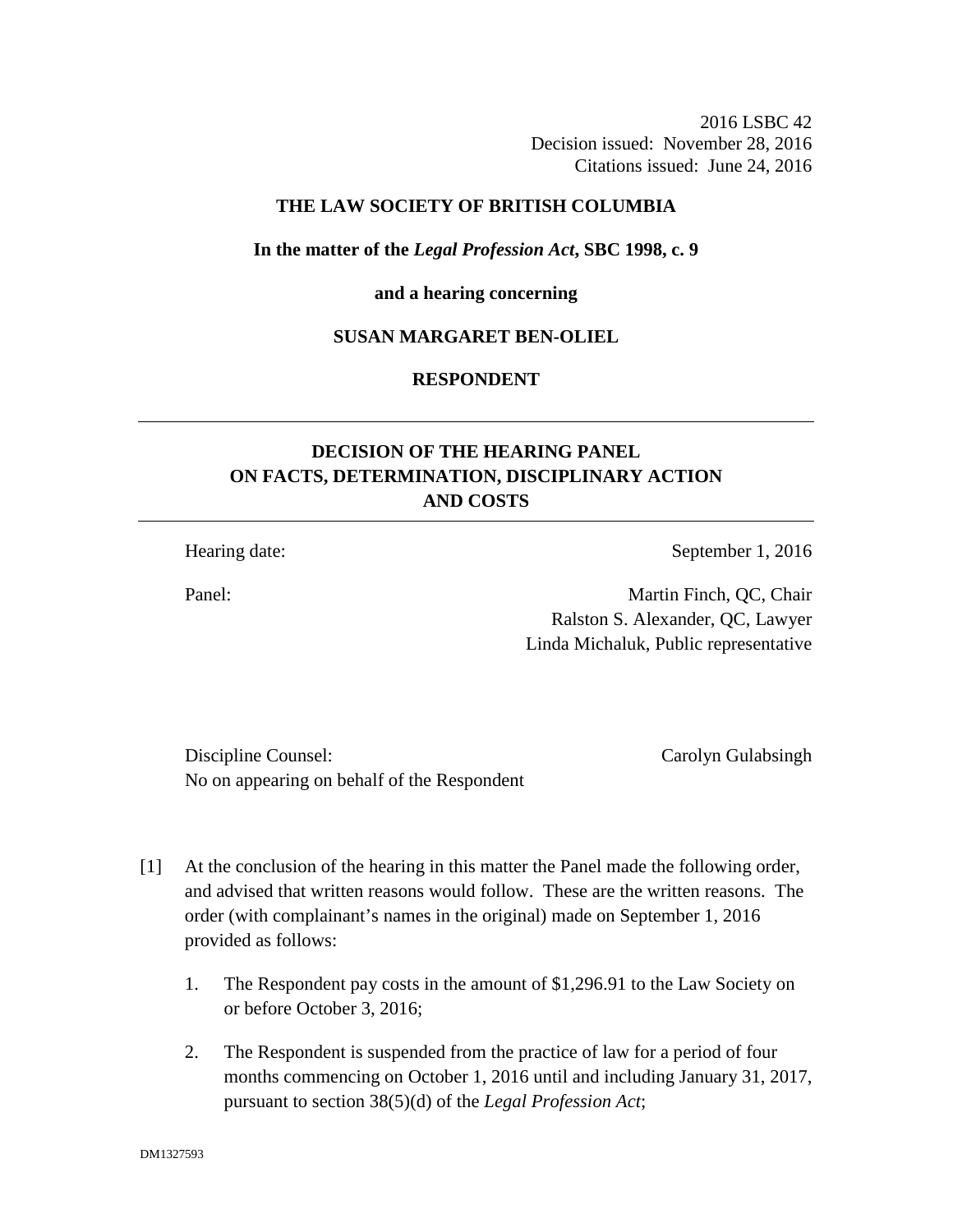- 3. Pursuant to s. 38(7) of the *Legal Profession Act,* by September 16, 2016 the Respondent must provide a complete and substantive response to the enquiries made in the Law Society's letters to her dated March 1 (C Complaint), March 15 (C Complaint), March 9 (S Complaint), March 30 (C Complaint), March 31 (S Complaint), April 5 (C Complaint), April 15 (S Complaint) and May 31, 2016 (S and C Complaints); and
- 4. This Order is to be delivered to the Respondent by email and courier by September 2, 2016.

# **BACKGROUND**

- [2] Two citations were authorized against the Respondent on June 17, 2016 and issued on June 24, 2016. Both citations set out an allegation that the Respondent failed to respond to the Law Society and that the conduct constitutes professional misconduct or a breach of the Act or Rules.
- [3] The first citation alleges the Respondent did not respond substantively or at all to letters from the Law Society dated March 9 and 31, April 15 and May 31, 2016 regarding investigation into the complaint of AS (the "S Complaint").
- [4] The second citation alleges the Respondent did not respond substantively or at all to letters from the Law Society dated March 1, 15 and 30, April 5 and May 31, 2016 regarding investigation into the complaint of BC (the "C Complaint").
- [5] By order of the President's designate, Nancy Merrill, QC, both citations were determined at this one hearing.

# **NON-ATTENDANCE BY THE RESPONDENT**

- [6] At the time set for the commencement of the hearing, the Respondent had not appeared. Counsel for the Law Society suggested that she had not heard from the Respondent and suggested that the Panel adjourn to allow the Respondent an opportunity to appear in case the Respondent had been held up in traffic or otherwise prevented from attending as required. The Panel adjourned the hearing briefly to allow the Respondent this additional time. She did not appear following the brief adjournment or at all.
- [7] The Panel then considered whether the hearing could proceed in the absence of the Respondent. Section 42(2) of the *Legal Profession Act* provides that a panel may proceed with a hearing in the absence of a respondent if the panel is satisfied that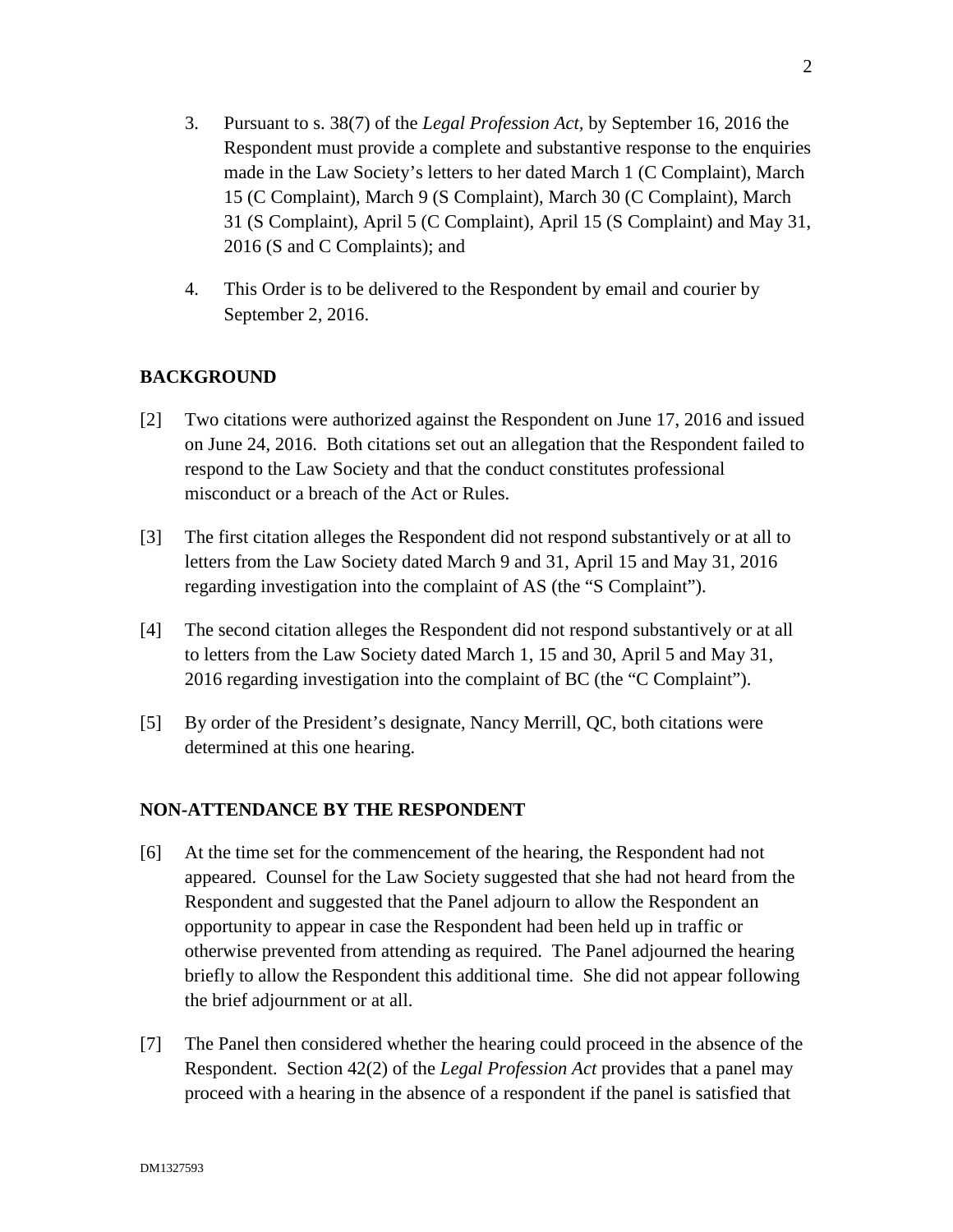the respondent has been served with the citation and the Notice of Hearing. The Panel reviewed an affidavit of service sworn by Chrysta Gejdos and satisfied itself that the Respondent had been served with both of the citations and the Notice of Hearing.

- [8] Having made a finding that the Respondent had been properly served with the citations and the Notice of Hearing, the Panel invited counsel to proceed despite the absence of the Respondent.
- [9] Law Society Rule 4-33 permits hearings to proceed on affidavit evidence (or an Agreed Statement of Facts or Admissions under Rule 4-18) if the citation concerns, among other things, a failure to respond to a communication from the Law Society. As this was the case here, no *viva voce* evidence was called in this matter, and all the evidence submitted was in the form of an affidavit.
- [10] The Panel notes that the Law Society bears the burden of proof and that each of the allegations in the citations must be made out on a balance of probabilities.

# **FACTS**

#### **The S Complaint**

- [11] The Law Society submitted an affidavit of Carolyn Anderson, a staff lawyer for the Law Society and a person familiar with the facts of this case. (Exhibit 4) The affidavit sets out a timeline and the various correspondence between the Respondent and the Law Society with respect to the S Complaint.
- [12] The timing of events is as follows:
	- (a) On February 5, 2016, the Law Society received a complaint about the Respondent from AS, opposing counsel in a matter where the Respondent was the personal defendant. The Respondent had retained a law firm to provide legal services for her client. The law firm had not been paid for their services by the Respondent and it retained AS to pursue recovery of the debt. A settlement was reached, and the Respondent agreed to sign a consent judgment. The Respondent has failed to make any payments to the law firm or provide the signed consent judgment;
	- (b) On March 9, 2016, Ms. Anderson sent a letter by mail and email to the Respondent seeking a response on the S Complaint;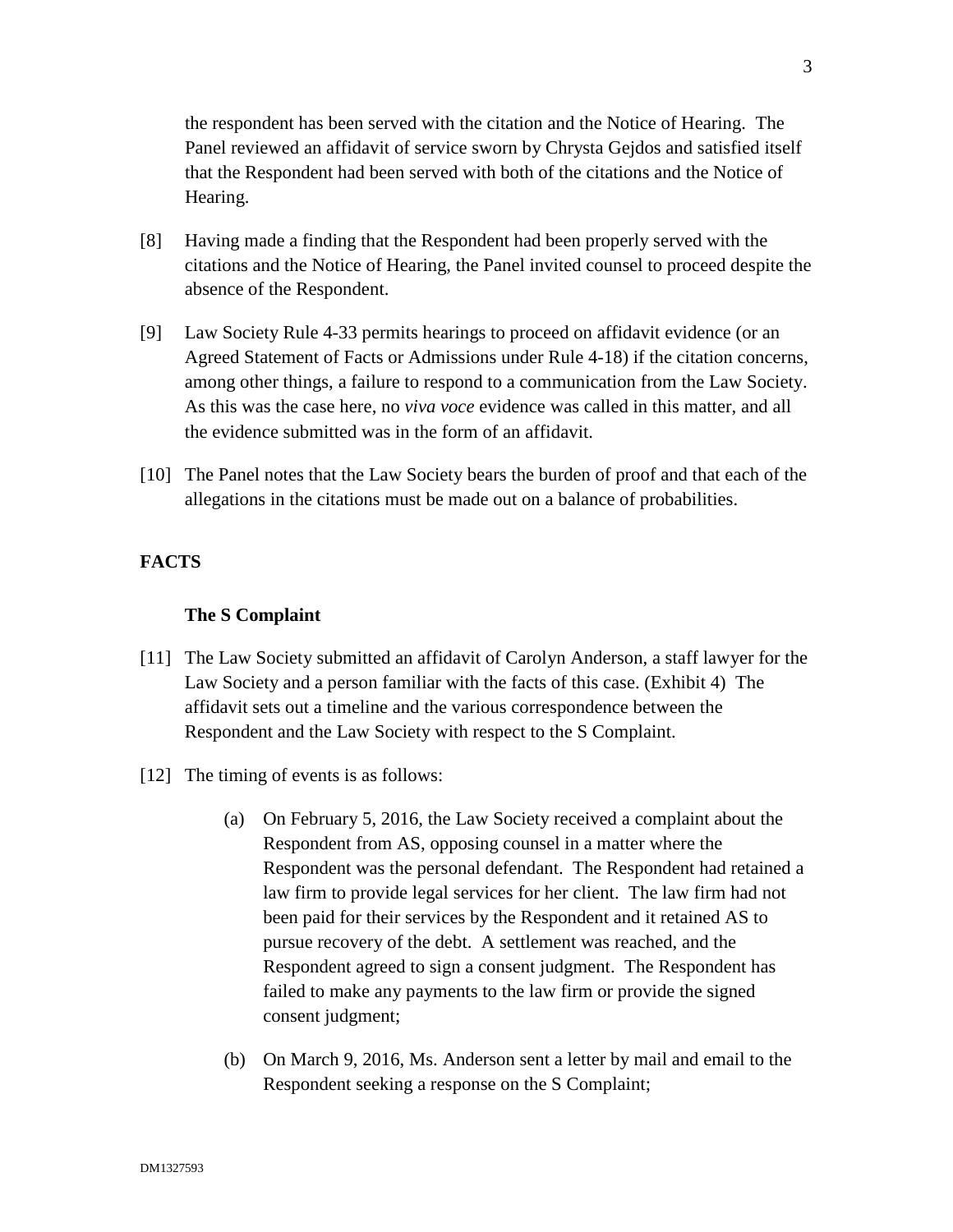- (c) When no response was received by the March 30, 2016 due date, Ms. Anderson sent further letters by mail and email on March 31 and April 15, 2016 with the same result;
- (d) On April 27, 2016, Ms. Anderson was contacted by telephone by Robert Cooper, a lawyer, who advised he had been consulted by the Respondent;
- (e) Following a subsequent telephone conversation with Mr. Cooper on May 3, 2016, Ms. Anderson sent an email to Mr. Cooper requesting certain information from his client (the Respondent) "as soon as possible";
- (f) On May 20, 2016, Ms. Anderson contacted Mr. Cooper by email requesting a timeline as soon as possible with regard to an expected response from the Respondent;
- (g) On May 30, 2016, Ms. Anderson received a telephone message from Mr. Cooper stating he had not received instructions from the Respondent; this was confirmed again on May 31, 2016;
- (h) On May 31, 2016, Ms. Anderson sent a letter by mail and email to the Respondent referencing the previous correspondence and stating that, if a response was not received by June 5, 2016, the matter would be referred to the Chair of the Discipline Committee pursuant to the summary hearing process with a recommendation for a citation;
- (i) No further reply has been received by the Law Society from the Respondent or Mr. Cooper.

# **The C Complaint**

- [13] The Law Society submitted a further affidavit of Carolyn Anderson, who was also familiar with the facts of the C Complaint. (Exhibit 5) The affidavit sets out a timeline and the various correspondence between the Respondent and the Law Society with respect to the complaint.
- [14] The timing of events is as follows:
	- (a) On February 22, 2016, the Law Society received a complaint about the Respondent from BC, who, on or about September 28, 2015, had retained the Respondent to assist him in making an application for a patent;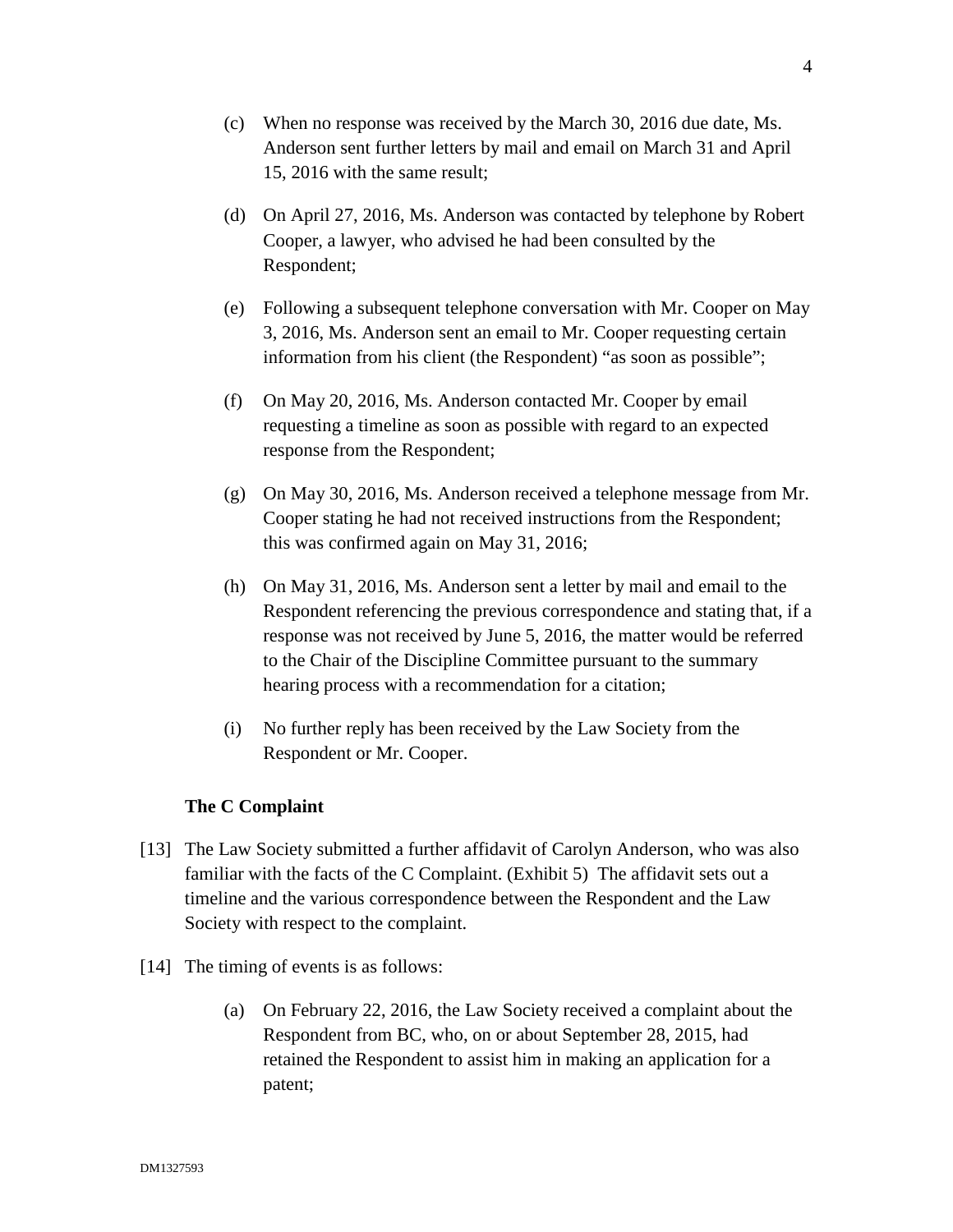- (b) On March 1, 2016, Ms. Anderson sent a letter by mail and email to the Respondent seeking a response on the C Complaint;
- (c) When no response was received by the March 14, 2016 due date, Ms. Anderson sent further letters by mail and email on March 15 and 30 and April 5, 2016 with the same result;
- (d) On April 27, 2016, Ms. Anderson was contacted by telephone by Robert Cooper, who advised he had been consulted by the Respondent;
- (e) Following a subsequent telephone conversation with Mr. Cooper on May 3, 2016, Ms. Anderson sent an email to Mr. Cooper requesting certain information from his client (the Respondent) "as soon as possible";
- (f) On May 20, 2016, Ms. Anderson contacted Mr. Cooper by email requesting a timeline as soon as possible with regard to a response from the Respondent;
- (g) On May 30, 2016, Ms. Anderson received a telephone message from Mr. Cooper stating he had not received instructions form the Respondent; this was confirmed again on May 31, 2016;
- (h) On May 31, 2016, Ms. Anderson sent a letter by mail and email to the Respondent referencing the previous correspondence and stating that, if a response was not received by June 5, 2016, the matter would be referred to the Chair of the Discipline Committee pursuant to the summary hearing process with a recommendation for a citation;
- (i) No further reply has been received by the Law Society from the Respondent or from Mr. Cooper.

#### **LAW SOCIETY SUBMISSIONS**

- [15] The Law Society submits that the Respondent's failure to respond to the Law Society regarding the two complaints is professional misconduct. The Panel was referred to *Law Society of BC v. Martin*, 2005 LSBC 16 at para. 171, where professional misconduct is defined: "whether the facts as made out disclose a marked departure from that conduct the Law Society expects of its members; if so, it is professional misconduct."
- [16] Rule 7.1-1 of the *Code of Professional Conduct for BC* states that a lawyer must: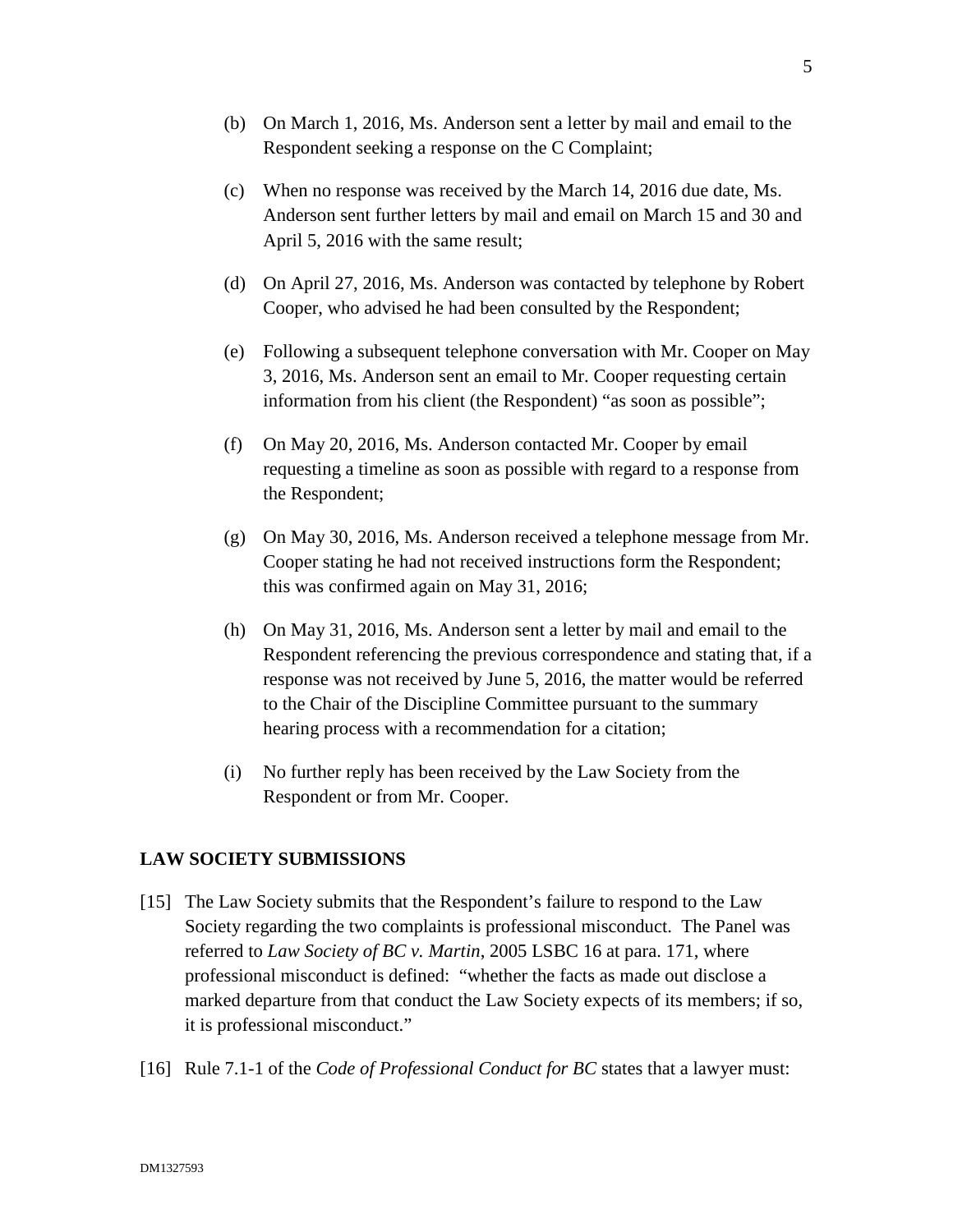- (b) provide documents as required to the Law Society;
- (c) not improperly obstruct or delay Law Society investigations, audits and inquiries;
- (d) cooperate with Law Society investigations, audits and inquiries involving the lawyer or a member of the lawyer's firm;
- (e) comply with orders made under the *Legal Profession Act* or Law Society Rules; and
- (f) otherwise comply with the Law Society's regulation of the lawyer's practice.

#### [17] Rule 3-5(7) states:

A lawyer must co-operate fully in an investigation under this division by all available means including, but not limited to, responding fully and substantively, in the form specified by the Executive Director

- (a) to the complaint, and
- (b) to all requests made by the Executive Director in the course of an investigation.
- [18] Rule 3-5(8)(a) and (b) states:

When conducting an investigation of a complaint, the Executive Director may

- (a) require production of files, documents and other records for examination or copying,
- (b) require a lawyer to
	- (i) attend an interview,
	- (ii) answer questions and provide information relating to matters under investigation, or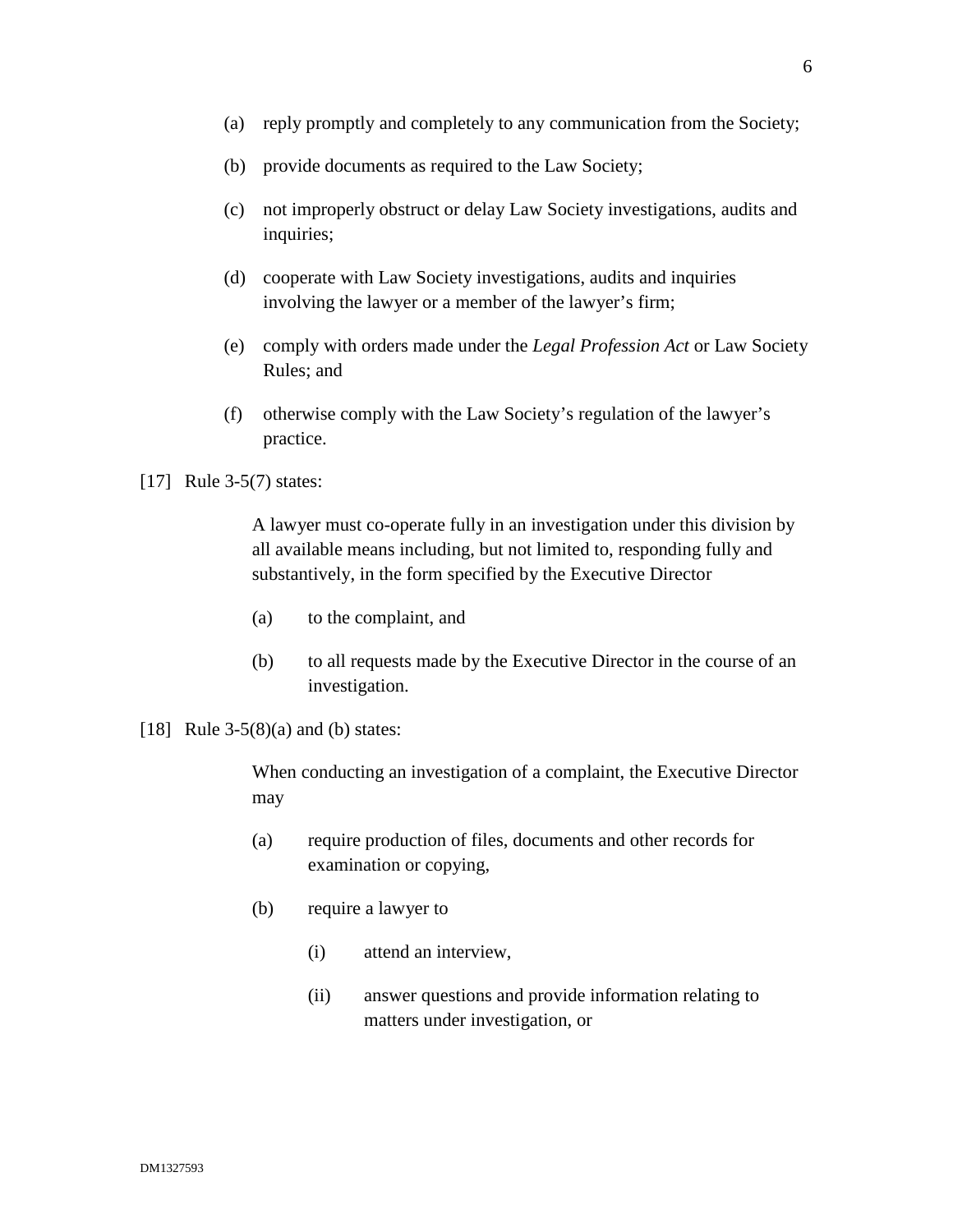- (iii) cause an employee or agent of the lawyer to answer questions and provide information relating to the investigation.
- [19] Rule 3-5(11) states:

A lawyer who is required to produce files, documents and other records, provide information or attend an interview under this rule must comply with the requirement

- (a) even if the information or files, documents and other records are privileged or confidential, and
- (b) as soon as practicable and, in any event, by the time and date set by the Executive Director.
- [20] In the matter of *Law Society of BC v. Dobbin*, 1999 LSBC 27 at para. 25, the Benchers held:

… it is the decision of the Benchers that unexplained persistent failure to respond to Law Society communications will always be *prima facie*  evidence of professional misconduct which throws upon the respondent member a persuasive burden to excuse his or her conduct. ...

This principle has been followed in numerous cases including the following:

*Law Society of BC v. Cunningham*, 2007 LSBC 17;

*Law Society of BC v. Decore*, 2012 LSBC 17;

*Law Society of BC v. Marcotte*, 2010 LSBC 18;

*Law Society of BC v. Niemela*, 2012 LSBC 09; and

*Law Society of BC v. Buchan*, 2013 LSBC 08.

#### **DISCUSSION**

[21] The Panel heard no evidence to contradict the clear and compelling affidavit evidence presented by the Law Society. It would be difficult to imagine a more clear series of events where a respondent completely disregards inquiries of the Law Society seeking to respond to a complaint.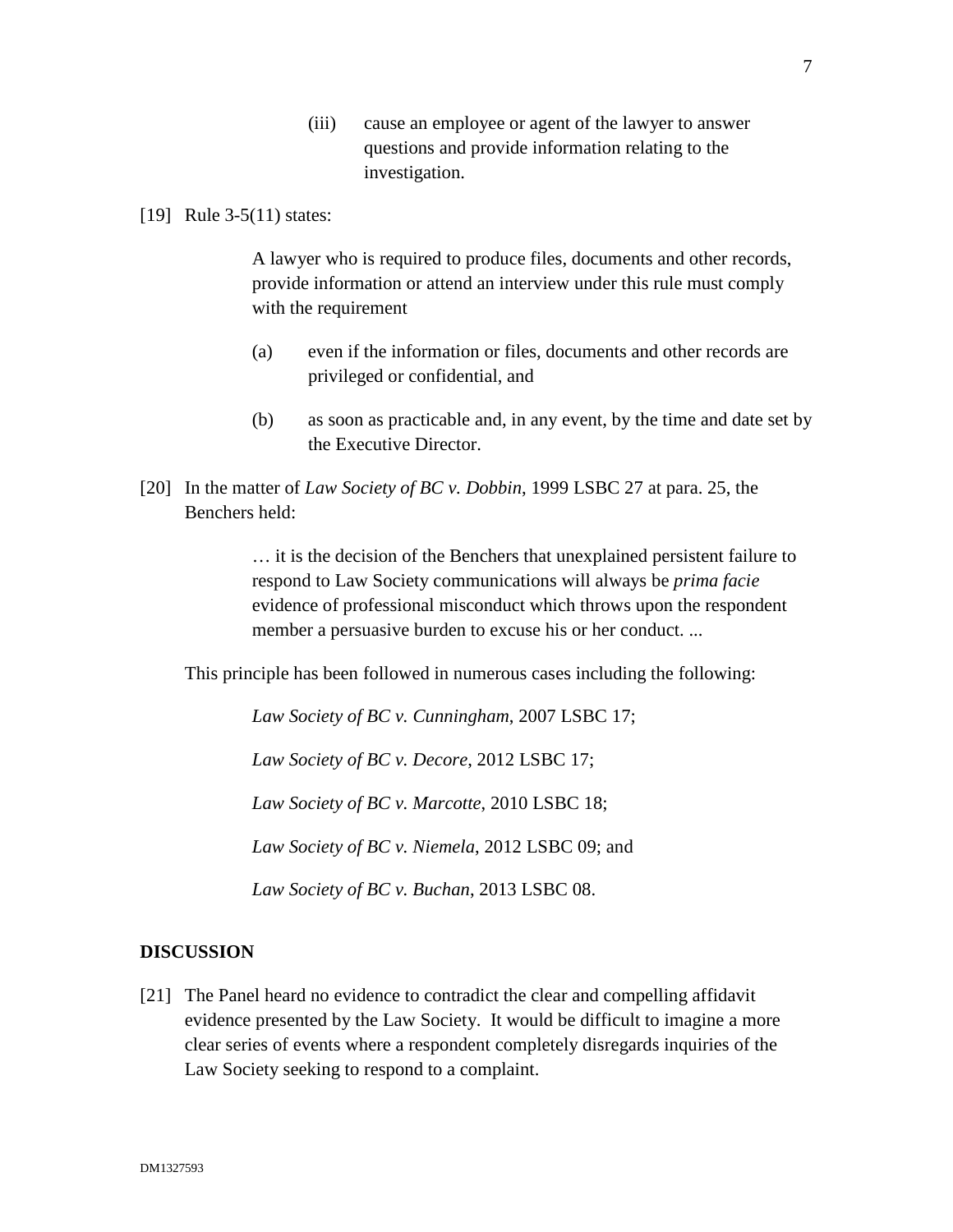[22] Equally troubling is the Respondent's indifferent response to the discipline process. The Law Society must have cooperation from lawyers in the pursuit of its statutory mandate to govern the profession in the public interest. The Respondent appears to have "checked out" from the profession while apparently continuing to practise. This cannot be permitted and must be responded to in the clearest possible terms. A message confirming the seriousness with which this misconduct is viewed must be communicated.

# **CONCLUSION**

[23] The Respondent's behaviour in these circumstances is a manifest marked departure from the conduct expected of lawyers by the Law Society. In that result the Panel finds that the Respondent committed professional misconduct by her failure to respond to the Law Society in its investigation of the S Complaint the and C Complaint.

#### **DISCIPLINARY ACTION**

- [24] The Law Society seeks the following:
	- (a) a suspension from the practice of law of one to three months, to commence on the first day of the month immediately following the Hearing Panel's decision;
	- (b) costs in the amount of \$2,533.16 (or \$1,272.93 if the total hearing time for both phases of the hearing is less than two and a half hours); and
	- (c) an order pursuant to s. 38(7) of the *Legal Profession Act* directing the Respondent to provide a complete and substantive response to the inquiries made in the Law Society's letters and emails to her dated March 1, 15 and 30, April 5 and May 31, 2016 (C Complaint) and March 9 and 31, April 15 and May 31, 2016 (S Complaint).
- [25] The Law Society submits that the Respondent's misconduct is serious, and that failure to respond to the Law Society goes to the heart of the ability of the Law Society to regulate lawyers in the public interest. It seeks a suspension as the Respondent has a previous conduct record of nearly identical circumstances and these matters are the second and third citations involving the Respondent's failure to respond that have proceeded to hearing in approximately four months.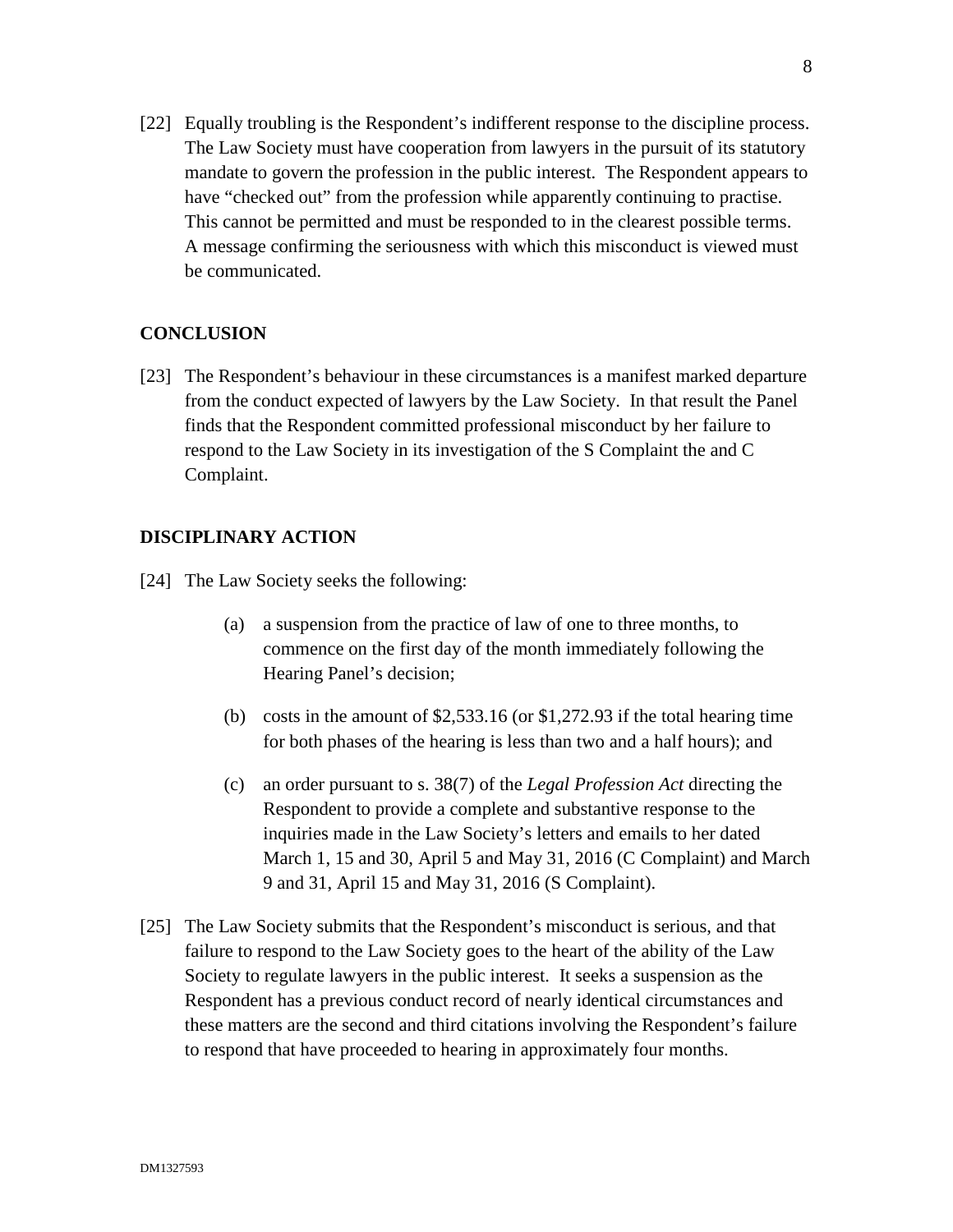- [26] The Law Society submits that there is a need for both specific and general deterrence with respect to a lawyer's failure to respond to the Law Society, particularly so when the misconduct has been repeated after recent disciplinary action has been taken. There is a small array of cases dealing with a second or third proven allegation of failing to respond to the Law Society. Generally speaking, suspensions have been ordered in cases where a second citation alleging failure to respond has been proven.
- [27] The Law Society referred the Panel to several cases where second citations for failures to respond resulted in suspensions: *Law Society of BC v. Tak*, 2010 LSBC 07 (F&D) and 2010 LSBC 13 (DA); *Law Society of BC v. Tak*, 2011 LSBC 01 (F&D) and 2011 LSBC 05 (DA); *Law Society of BC v. Ashton*, 2004 LSBC 11 (F&D) and 2004 LSBC 12 (DA).
- [28] The Law Society requests the application of progressive discipline and suggests that ordering a suspension will send a strong message of specific deterrence to the Respondent, which is appropriate in light of the recent previous citation. A suspension will also send an important message of general deterrence to the profession that the Law Society, in its regulation of the profession in the public interest, will not tolerate lawyers who repeatedly ignore their regulatory obligations, and that escalating sanctions will be ordered in circumstances of repeated misconduct.

#### **DECISION**

[29] The Panel has determined that the sanction ordered should ensure that the public can have confidence in the integrity of the profession and its ability to self-regulate. As stated by the hearing panel in *Tak,* 2010 LSBC 13 at paragraph 13:

> As stated in *Dobbin*, "There is no doubt whatever that a persistent, intransigent failure to respond to Law Society communications brings the legal profession into disrepute." This concern is amplified by the fact that the Respondent has been found guilty of professional misconduct for a second time for similar conduct in less than a year.

[30] The Panel also agrees that this is an appropriate case for progressive discipline. For that reason, the Panel is not persuaded that the range of penalty suggested by the Law Society is adequate. We have accordingly increased the period of suspension beyond that requested as we find that a four-month suspension is more in keeping with the blatant and consecutive nature of the misconduct we have identified. The period of suspension will be October 1, 2016 to January 31, 2017 inclusive.